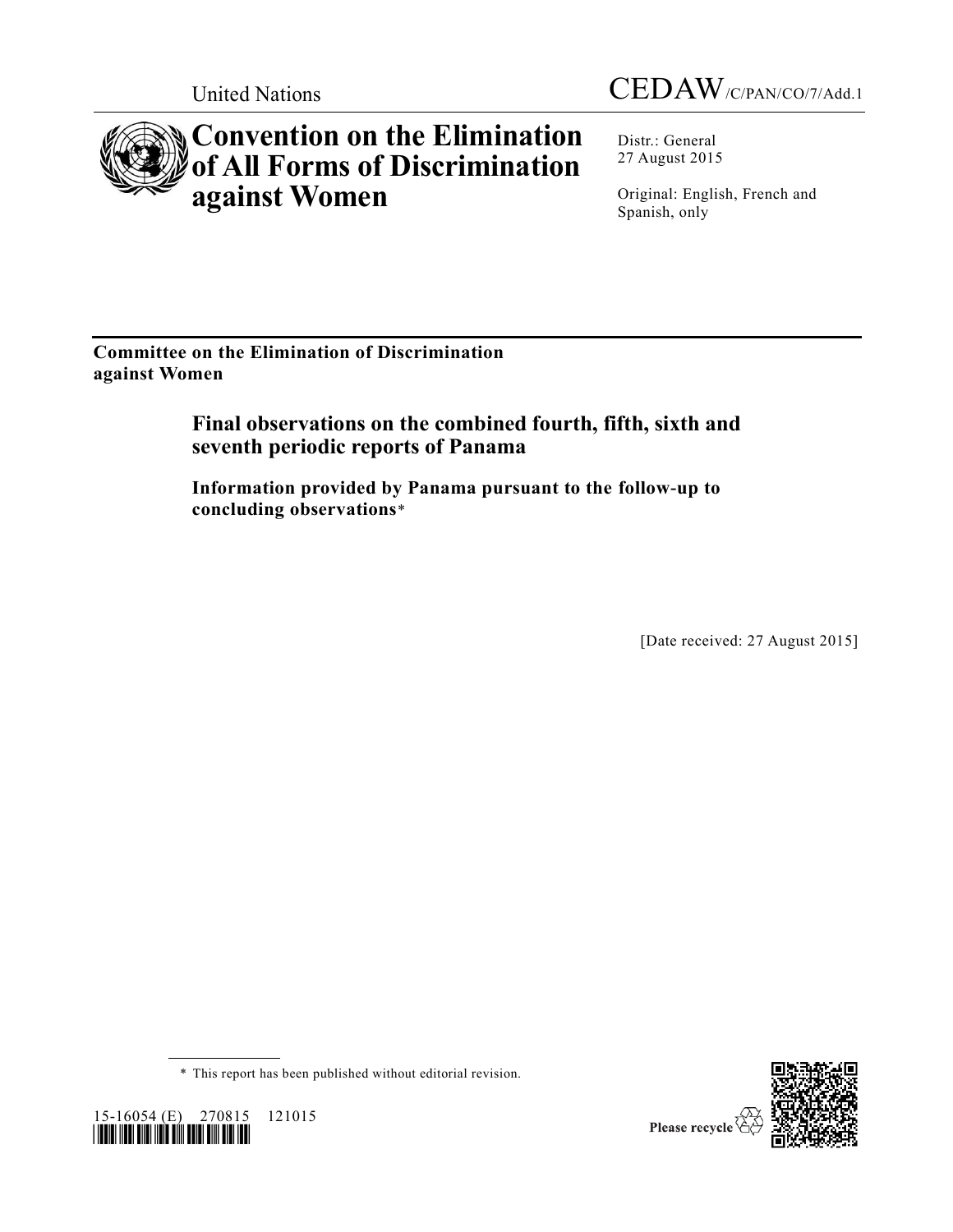1 The Committee examined the combined fourth, fifth, sixth and seventh periodic reports of Panama at its 922<sup>nd</sup> and 923<sup>rd</sup> meetings held on 1 February 2010 and expressed its gratitude for the periodic reports prepared in accordance with the Committee's earlier guidelines for the preparation of reports.

2. The Committee appreciates the frank nature of the report in assessing the challenges faced in implementing the Convention. It regretted, however, that the absence of periodic reports during the period under consideration made it more difficult to monitor progress towards the achievement of gender equality.

### **Introduction**

3. The Committee monitoring the Convention urged the Government of the Republic of Panama to submit a follow-up report about the judicial measures adopted on equality, non-discrimination and the definition of discrimination, as well as about those aimed at protecting women's sexual health and reproductive rights and the health-care services provided to adolescent girls, particularly in rural areas, as well as about the high number of early pregnancies.

4. Following on from the recommendations of 2010, the Panamanian State disseminated through various society organisations the Committee's recommendations and, in particular, the adoption of measures to address femicide in the Criminal Code and other relevant laws within a clear timeframe, and to collect reliable data on femicides.

#### **Recommendation – Femicide**

5. The Committee welcomes Law No. 4 of 1999 and the incorporation into domestic law of a definition of discrimination in line with the Convention. It also welcomes the large number of laws which have been passed in the State party to promote gender equality and non-discrimination. However, it regrets that many of those laws have not been implemented effectively in practice.

6. While welcoming further dialogue about femicide in the State party, the Committee is concerned that this matter has not been addressed sufficiently in criminal and other laws, and that there is no reliable data on femicides in the State party.

7. The Committee recommends that the State party take all necessary measures and **allocate sufficient resources to implement, both** *de jure* **and** *de facto***, all the legal measures** aimed at guaranteeing gender equality and non-discrimination. In this respect, it calls upon the State party to allocate sufficient financial and human resources to monitor and evaluate the implementation of these legal measures. **The Committee also urges the State party to take measures to address femicide in the Criminal Code and other relevant laws within a clear timeframe, and to collect reliable data on femicides.**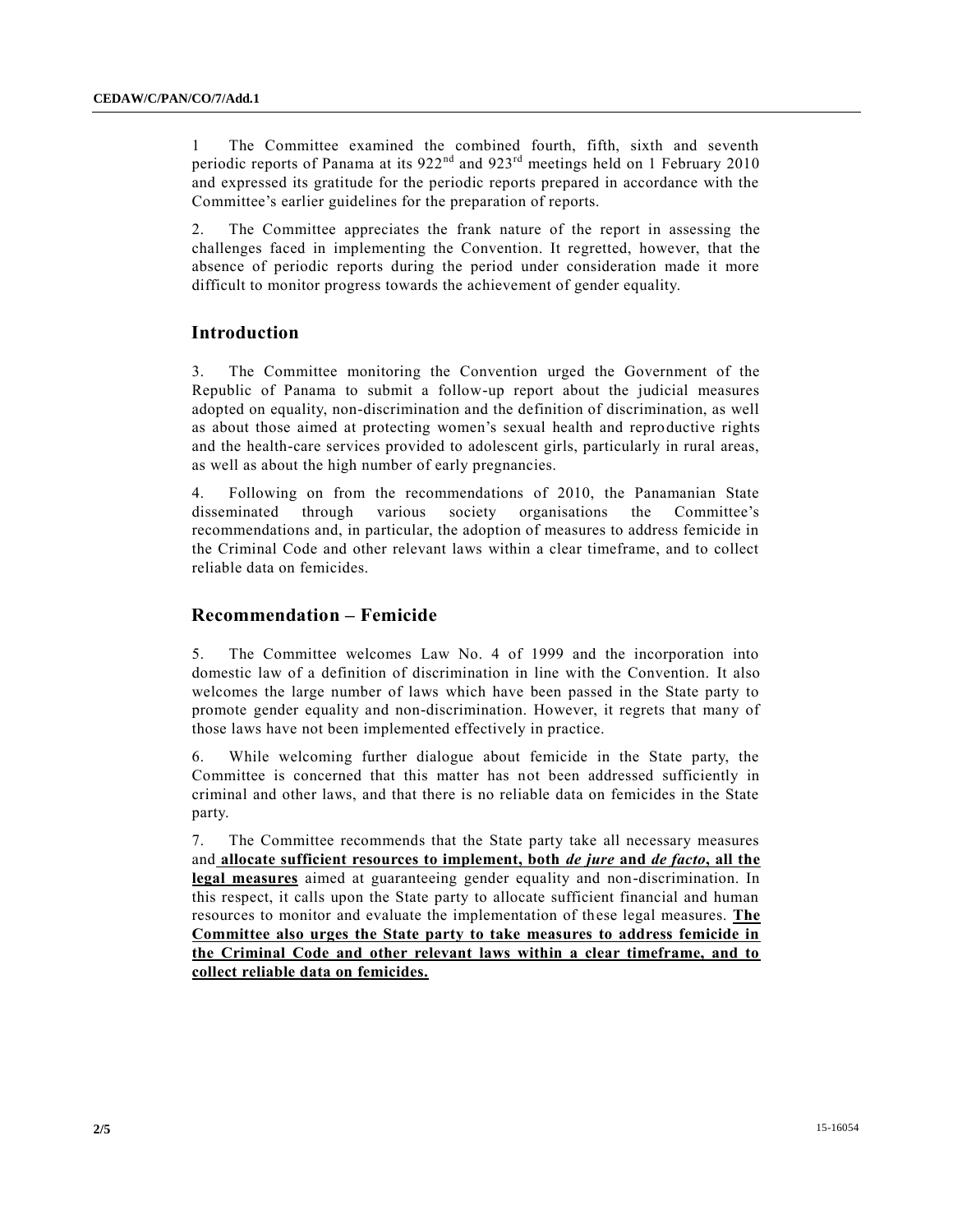#### **Response**

8. In view of these recommendations, Law 82 of 24 October 2013 exits, "which prescribes measures to prevent violence against women and amends the Criminal Code to criminalise femicide and to punish violence against women. This law reflects a consensus within and a recognition by the Panamanian State of women's rights and manifests its commitment to addressing the problem in a comprehensive manner.

9. The law is the result of the joint effort of women's groups, which for more than ten years have advocated for violence against women, with femicide being the most lethal thereof, to be highlighted in the legal system, so that in this way the State can direct more functional public policies to prevent and eliminate violence against women.

10. This law increases the penalties for these kinds of offences and criminalises other forms of violence against women. The adoption of this criminal law is based on the fact that violence against women affects the life, physical and mental integrity, and sexual freedom of women.

11. Comprising 13 chapters, the law classifies the different forms in which violence against women can manifest itself and the circumstances under which the law can be applied, developing its guiding principles, the rights of women victims, the obligations of the State and its criminal and procedural provisions, as well as those concerning protection, penalties and compensation for damages.

12. This law establishes the National Committee for Violence against Women, attached to the National Institute for Women. Furthermore, the Ombudsman (*Defensoría del Pueblo*) chairs the Consultative Council on Gender and the Panamanian Observatory against Gender Violence, which act in co-ordination to prevent violence against women.

13. The Public Ministry, in enforcing the law, assigns functions to special public prosecutor's offices for the investigation of femicide offences in the country's various judicial districts. Until November 2014, 23 femicides and 14 attempted femicides had been registered at national level.

14. Prior to criminalising the offence in the Criminal Code, the scope of the problem was highlighted through media monitoring and the publishing of periodic reports by the Panamanian Observatory against Gender Violence. From 2009 to 2013, 317 violent deaths of women were registered, of which 204 were femicides. Additionally, in the same period, 350 persons were left motherless, the majority being under age.

15. The judiciary is working on incorporating gender mainstreaming within the field of the administration of justice. In this respect, it set up the Co-ordinating Committee for Projects to Assist Vulnerable Groups and the Gender and Access to Justice Unit, with the objective of carrying out activities aimed at facilitating access to justice. In compliance with Law 82 of 2013, it can count on the Office of Free Legal Aid to Crime Victims, where women victims of violence receive free legal assistance, irrespective of their socioeconomic situation.

16. The Judicial Training School provides training aimed at ensuring gender equality and non-discrimination against women for officials of the institution and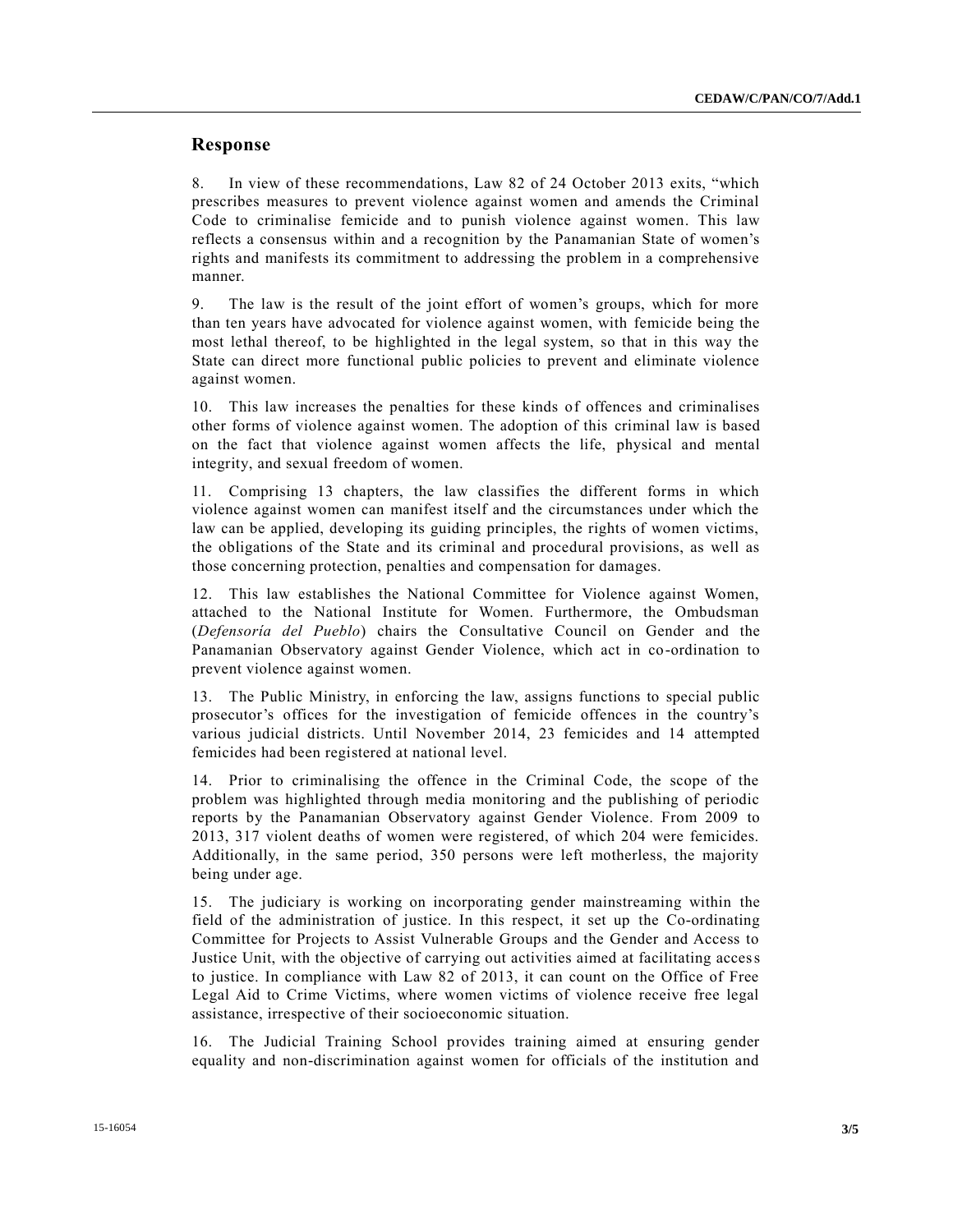other bodies that work with the judiciary; improving access to justice by vulnerable segments of the population and, in particular, by women victims of gender violence; and at disseminating the regulations relating to the subject.

17. In order to consolidate the specialisation of public prosecutors and other civil servants, the Public Ministry, through the Clara González de Behringer School, has delivered courses addressing violence against women as a public problem, as well as the implementation in an effective and practical manner of the legal framework in investigations carried out according to international standards.

#### **Recommendation – Education and sexual and reproductive health**

18. The Committee is concerned by the State party's insufficient recognition and protection of women's sexual health and reproductive rights, in particular due to **the delay in the debate over draft Law 442 of 2004 on sexual and reproductive health**.

19. **The Committee urges the State party to take the necessary steps to overcome the stalemate surrounding draft law No. 442 and to promulgate it as soon as possible**. The Committee also urges the State party to improve family planning and reproductive health programmes and policies directed at giving women and adolescent girls, in particular in rural areas, effective access to information on health-care services, such as reproductive health-care services and contraception methods, in accordance with the Committee's general recommendation No. 24 on women and health, and the Beijing Declaration and Platform for Action.

20. The Committee notes with concern the high rate of maternal mortality in the State party, caused mainly by a lack of appropriate medical care, in particular for rural and indigenous women and adolescents girls. The Committee is further concerned that, owing to difficulties in enforcing existing legislation in the State party, many women are unable to obtain a legal abortion and are therefore forced to resort to illegal ones.

21. **The Committee also urges the State party to adopt without delay effective measures to resolve the problem of the high rate of maternal mortality by guaranteeing adequate pre-natal, childbirth, and post-natal care and ensuring access to health-care facilities and medical assistance provided by trained personnel in all parts of the country, particularly in rural areas**. The Committee urges the State party to adopt regulations aimed at enforcing existing legislation on women's right to abortion and to give women access to high-quality services for the treatment of complications resulting from unsafe abortions. **It invites the Ministry of Health to undertake a thorough investigation or study of unsafe abortions and their impact on women's health, in particular those resulting in maternal mortality, which will serve as the basis for legislative and policy action**. It also urges the State party to facilitate a national dialogue on women's right to reproductive health, including on the consequences of restrictive abortion laws. **The Committee regrets the lack of information available about HIV/AIDS**, as well as about the apparent feminisation of the disease in the State party, particularly among rural and indigenous women and girls.